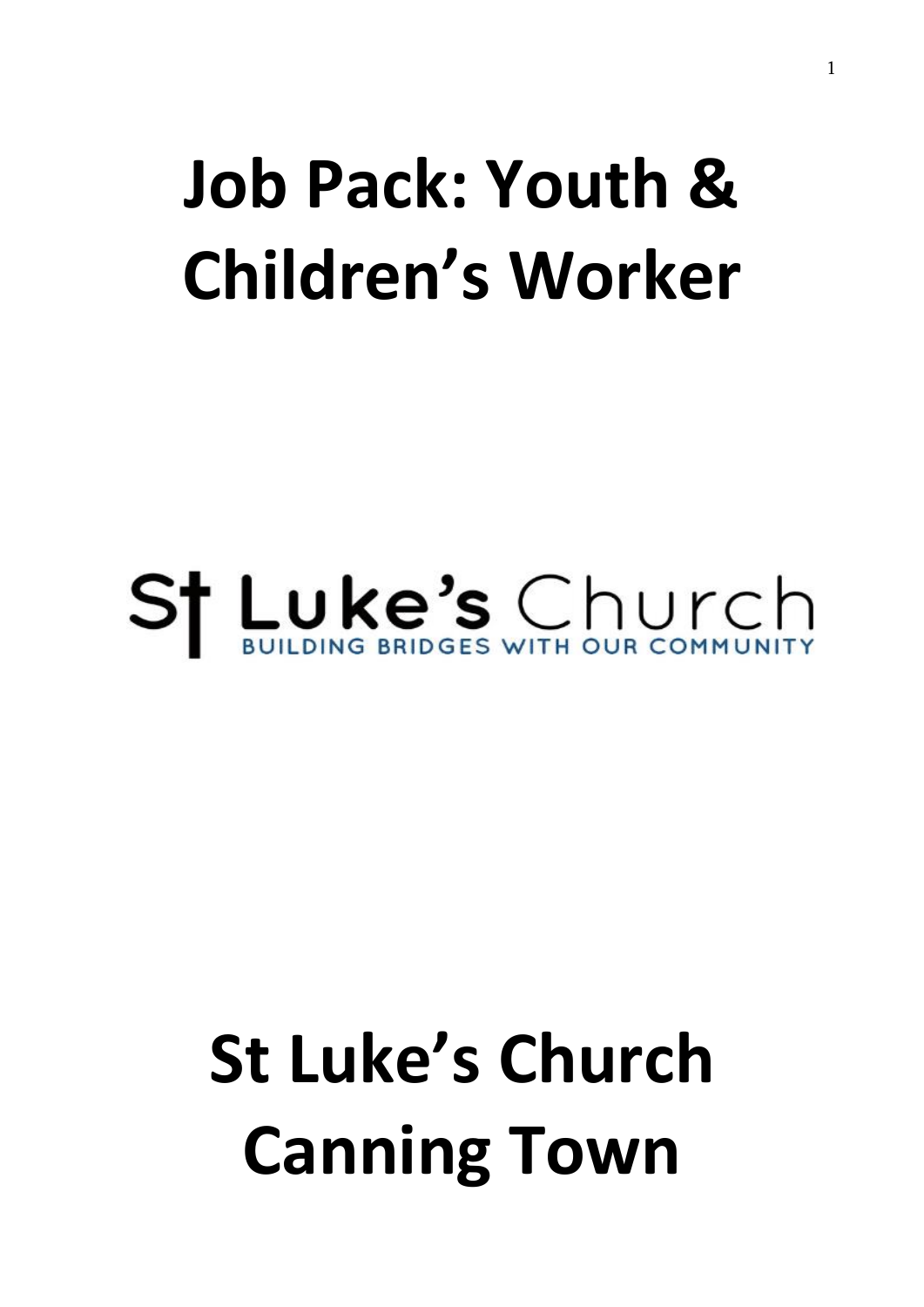#### **St Luke's, Canning Town**

Thank you for considering these new staff positions at St Luke's Church in Canning Town. This is an exciting time for our church and our community. St Luke's is a church rooted at the heart of its parish with a vision to see bridges built with our communities and people introduced to Jesus Christ. We seek to be a Church that is representative of its community, where all people play their part in God's service and where all ages take part in pursuing growth in our walks with Jesus and in seeing others come to faith. Please prayerfully consider whether God might be calling you to join in with this new chapter in our church's life as we seek afresh to *reach out to our community and to grow the church here in Canning Town.*

#### **What is the plan for St Luke's?**

St Luke's has generously received a sizeable investment both from the Church Commissioners and Chelmsford Diocese to grow the church here in Canning Town. We want to grow upon our foundations as a church rooted in its community but to seek to share the good news afresh in these changing times. We want to see our church grow with new disciples and in terms of our reach within the life of our parish. We want to be innovative and pioneering as we seek to tell afresh the good news of Jesus but also practically stand with those in our community. We believe Jesus changes everything and want to be a church that is good news in practical as well as spiritual ways in our community.

#### **What can I expect?**

God will grow his church and here in Canning Town we are excited to join in and play our part. Building on the foundations of the past we are ready to courageously step into this new chapter in our church's life and be responsive to where God leads us. In joining the staff team at St Luke's you can expect to be challenged and encouraged as we seek to join in with God in the renewal of his church as we grow in size and impact bringing good news to Canning Town and seeing lives transformed by the love and power of Jesus.

#### **The Vision**

Our Vision is to be a vibrant local church that embodies the diversity of our parish and expresses itself as a movement of Jesus' good news and love for the people of Canning Town. We seek the transformation of Canning Town through Jesus by seeking to be a thriving church at the heart of our communities.

We would love you to consider the four available posts below and ask God and others you know and trust. Could this be my next big endeavour for the Lord Jesus Christ? We would love to explore that with you!

Please consider the job specifications and when you are ready, complete the application form and submit this *by*

*We look forward to hearing from you.*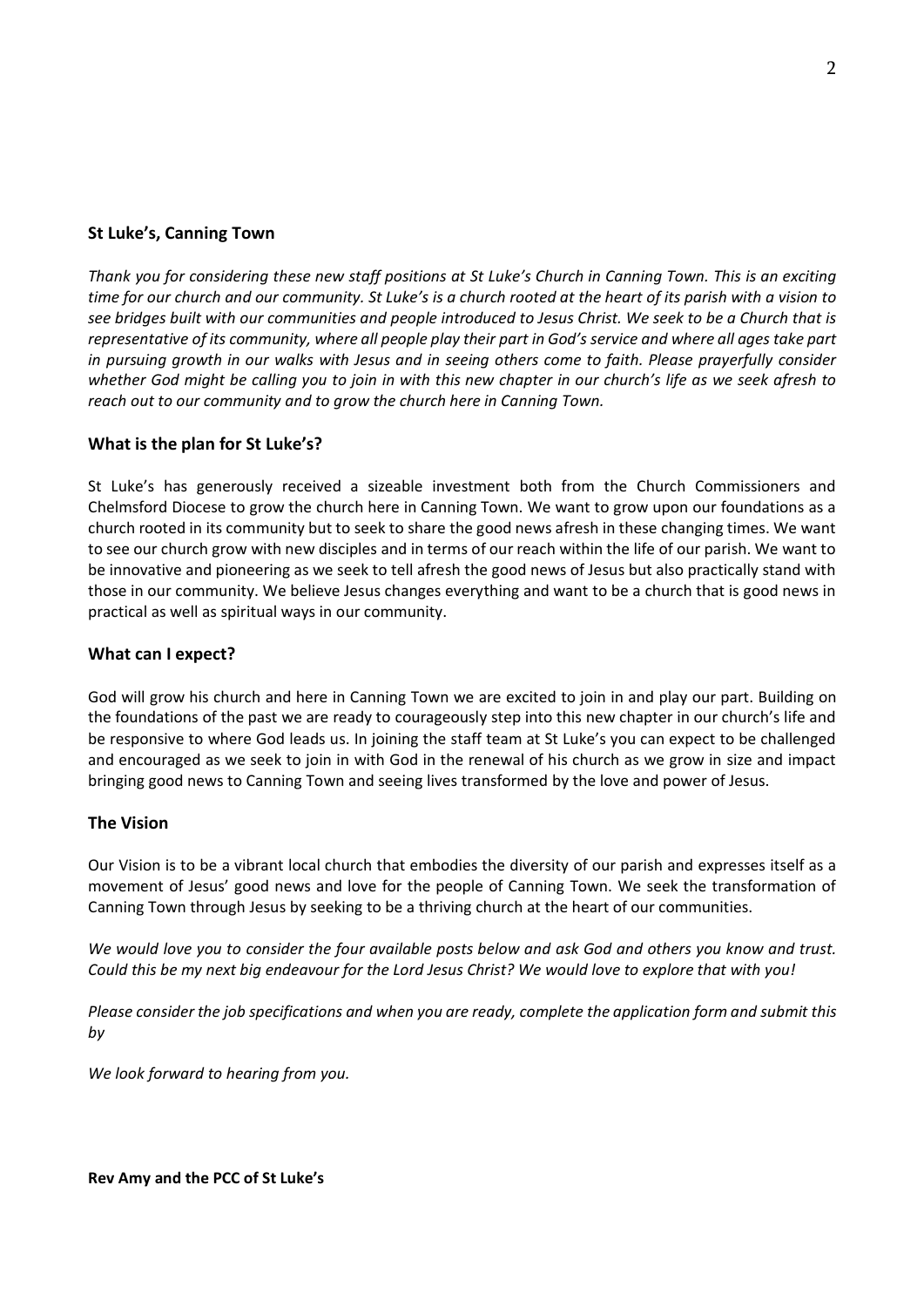#### **Youth and Children's Worker**

#### **Introduction & Role Purpose**

The purpose of this role is to grow our work amongst children and young people. As our youth and children's' worker you will be responsible for the discipleship, encouragement and management of our ministry and work to those under the age of 18. You will have a valuable impact on the spiritual and practical lives of our church households and those in our community too. We recognize the importance of work with children for the health of families and the future of the church and this role is of key importance to us.

#### **Responsibilities:**

Leadership:

- Contributing as a staff member and a key leader to the Vision of the Church for children, youth and families.
- Taking an active role in church life including participating in services
- Take the lead role and responsibility for the maintenance and development of a thriving children, youth and families' ministry.
- Take oversight of recruiting, training and supporting an effective volunteer children's and youth team.
- Alongside the Safeguarding Officer, ensure safeguarding requirements are fulfilled.

Children & Youth Work:

- Devise, plan and implement an innovative and inspiring Sunday program for children and youth aged 5- 18 at St Luke's.
- Take the lead in shaping our volunteer teams to allow our existing ministries to children and young people to thrive and develop.
- Initiate and maintain midweek groups for children and young people.
- Lead, oversee and take responsibility for children and youth projects or special events.
- Deliver holiday time activities for young people and children that are fun and evangelistic.
- Take ownership in planning and leading extra-curricular activities including holiday provision and weekends away.
- Work with the incumbent to grow work in St Luke's primary school alongside delivering weekly assemblies.
- Initiate and develop new school relationships with other schools in the parish, leading assemblies and groups where opportunities arise.
- Have a heart to reach young people currently outside of church through detached work, working with other youth community organisations.
- Committed to youth discipleship and spiritual growth in our Youth Alphas and Follow ups.
- Contribute to Sunday services, taking an active role in Active Church and all-age worship where required.

Families:

- Be a point of contact for and have an awareness of the families in the Church.
- Be an advocate for church as a family.
- Develop relationships with other key roles including but not limited to the Incumbent, Community Worker and Community Evangelist so that when appropriate joint projects can be initiated.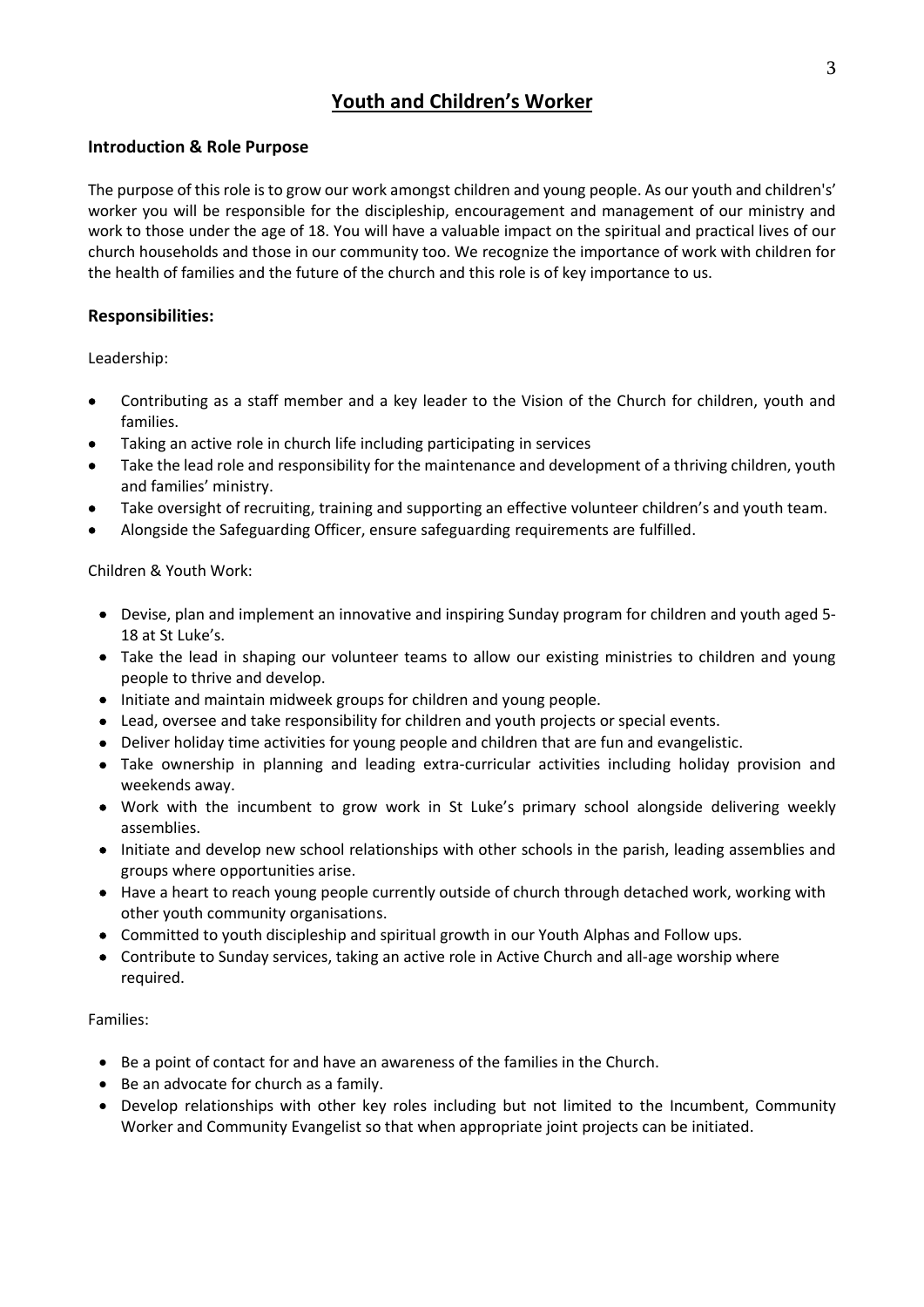#### **Person Specification:**

#### **Skills, Experience & Qualifications:**

#### **Essential:**

- Experience in leading children's and/ or youth work in churches.
- Experience in designing and implementing programs for children and/ or young people.
- Have a genuine ability to make connections with children and young people.
- Experience of mentoring young people both in their faith and in secular life too.
- An ability to be able to build and maintain healthy teams
- An ability to be able to lead and produce enthusiastic and thought provoking all-age content
- A desire to serve the Church in the Diocese of Chelmsford and be passionate about enabling church growth.

#### **Desirable:**

- A recognised qualification in children's/ youth work
- Experience in giving talks, preaching and leading services
- An awareness of current youth culture
- To have a knowledge and understanding of the Church of England, it's values, structures and processes.

#### **Personal Qualities:**

- A committed Christian who loves and follows Jesus and believes in the relevance of the Gospel of Jesus Christ to everyday life.
- A leader with a passion to see children and young people encounter Jesus and grow in their walk with him.
- A self-starter who shows initiative and drive.
- Friendly and approachable with an ability to build relationships with people.
- Resilient with a high level of determination and persistence.
- Ability to build and develop strong and effective relationships with a team.

#### **Role Details:**

#### **Start date:** Summer 2022

#### **Working Hours:**

This is a full-time role of 40 hours per week. Some evening and weekend work will be necessary (including some bank holidays). The post holder may be required to work additional hours as to meet the reasonable requirements of the role, time off in lieu will be granted by agreement where this exceeds normal weekly hours. Depending on the successful applicants' personal circumstances there may be some flexibility with regards to working schedule.

#### **Holiday Entitlement:**

In addition to bank holidays (8 days) you will receive 22 days' paid leave annually.

#### **Salary & Additional Benefits:**

- £26,000-£28,000 per annum depending on experience.
- Pension Scheme